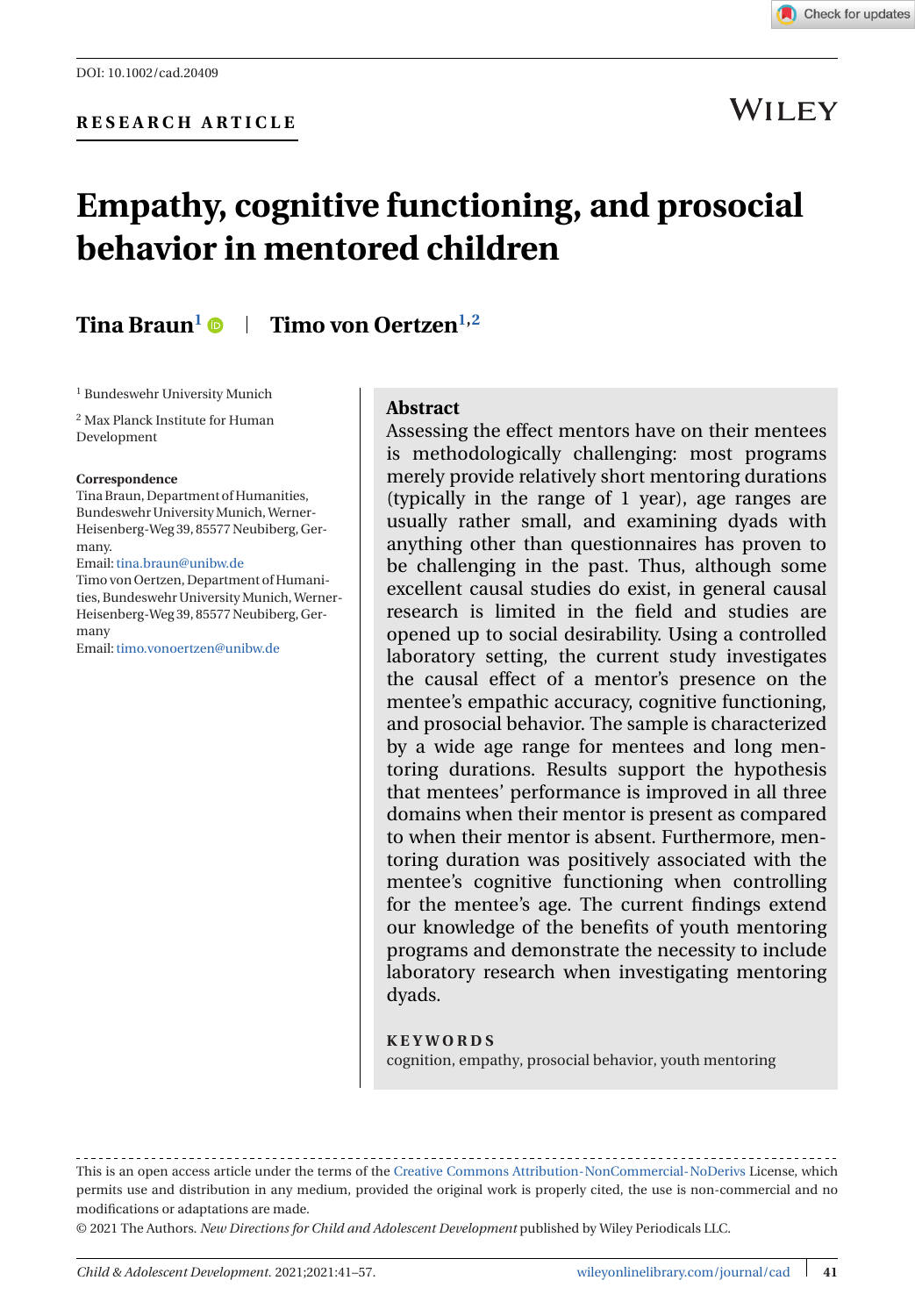Youth mentoring programs are becoming more and more common around the globe. As meta-analyses confirmed their effectiveness over a wide range of domains (DuBois et al., [2002;](#page-15-0) DuBois et al., [2011;](#page-15-0) Durlak et al., [2011;](#page-15-0) Raposa et al., [2019\)](#page-16-0), youth mentoring programs have been established all over the world, for example, in Rwanda (Brown et al., [2009\)](#page-14-0), New Zealand (Farruggia et al., [2011\)](#page-15-0), or Canada (Larose et al., [2018\)](#page-15-0). The majority of studies evaluating mentoring effects rely mostly or solely on self-reports of mentors and mentees (Pryce et al., [2020;](#page-15-0) Raposa et al., [2019\)](#page-16-0). With this in mind, even considering the wide range of great mentoring research, it is difficult to rebuff arguments claiming the shown effectiveness of youth mentoring programs might be overestimated. Additionally employing measures other than self-reports could therefore help create a more convincing and accurate statement about the effectiveness of mentoring. The present work aims to create evidence based on laboratory settings and objective skill measurements. It investigates whether children, in addition to demonstrating increasing skill levels over the course of their mentoring relationship, are also better able to show these skills when their mentor is present. Following the literature suggesting that mentoring programs foster the social–emotional as well as the cognitive development of children (Rhodes, [2005\)](#page-16-0), empathy, prosocial behavior, and cognitive functioning were chosen as sample domains for the assessment of skill in mentees.

#### **1 BENEFITS OF YOUTH MENTORING**

The present work focuses on child and youth mentoring programs, in which mentors are assigned to children one-to-one. Mentors and children meet regularly, typically once a week for a couple of hours. In the best-case scenario, over time this leads to the formation of a trusting relationship between mentor and mentee (Herrera et al., [2011;](#page-15-0) Rhodes, [2005\)](#page-16-0). This in turn causes the mentee to feel safe in the presence of the mentor. Given time and experience, mentors know exactly how to best support their mentee. They know when the child needs peace and quiet, or when it is time to engage and motivate the child. The children learn that their mentors have their best interest in mind and, therefore, learn to trust the mentor's guidance. This bond is thought to be the basis for the positive effects mentors can have on children. Since mentees see their mentors as role models, they learn from their example (Eddy et al., [2017;](#page-15-0) Grossman & Rhodes, [2002\)](#page-15-0) in addition to active teaching (Gottman, [2001\)](#page-15-0). Past research found improvements in mentored children for a wide range of areas, like feeling of self-worth (Rhodes et al., [2000\)](#page-16-0), attitudes toward school (Karcher, [2005\)](#page-15-0), or substance use (Rhodes et al., [2005\)](#page-16-0). Meta-analyses demonstrated that mentees exhibited gains in their social–emotional and cognitive development (DuBois et al., [2002;](#page-15-0) Raposa et al., [2019\)](#page-16-0). While the effectiveness of youth mentoring programs is, therefore, well established, it is still an open question precisely how effective youth mentoring programs are. As stated above, outcomes of youth mentoring programs have mostly been assessed via self-reports, which were shown to yield larger effect sizes in comparison to other sources, like school records or teachers (Raposa et al., [2019\)](#page-16-0). A recent review on youth mentoring also identified this gap in past research on youth mentoring stemming from limited methodologies, asking for new research methods to make new discoveries (Pryce et al., [2020\)](#page-15-0). Therefore, it seems important to assess the outcomes of youth mentoring through measures different from self-reports. One characteristic that distinguishes self-reports from other sources of information is that the latter are typically seen as a more objective measure. It is, hence, possible that when a skill itself is measured instead of a selfreported estimate of a skill, the outcomes of youth mentoring might be smaller than past research has suggested. While we expect mentees to still show improvements due to the mentoring program, it is the aim of the current study to give a more realistic estimation of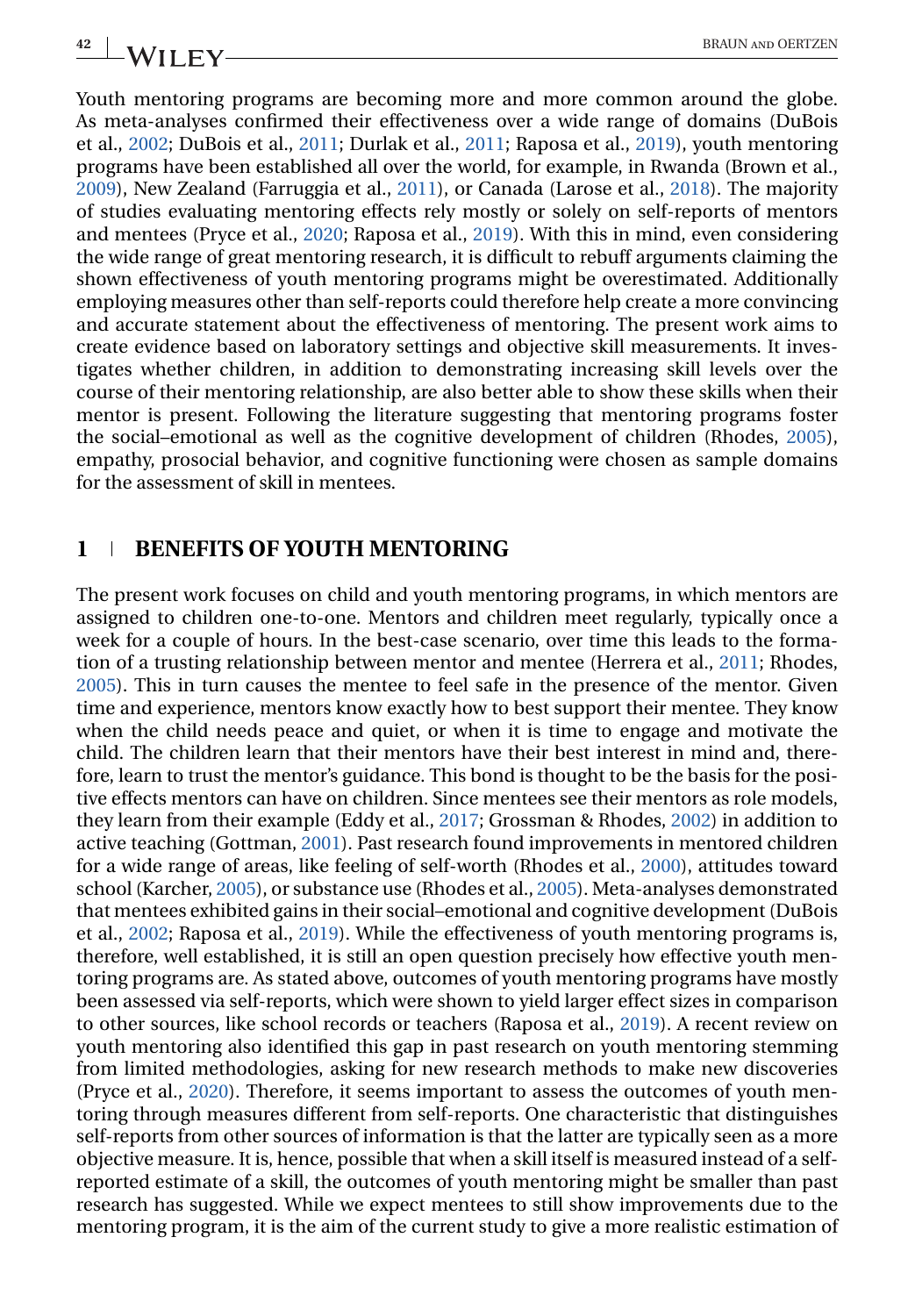the effect sizes youth mentoring can yield. Two approaches were chosen to estimate the effectiveness: (1) investigating the dosage effect, or in other words the association between mentoring outcomes and mentoring duration, and (2) experimentally test the direct effect of a mentor's absence or presence.

## **1.1 Duration of youth mentoring**

A wide range of studies investigated the association between the duration of the mentoring and gains, as those discussed above, in the mentee. Past research suggests that mentoring relationships maintained for at least 12 months show more and stronger positive effects for the mentee than shorter periods (DeWit et al., [2016;](#page-14-0) Grossman & Rhodes, [2002;](#page-15-0) Lee & Cramond, [1999\)](#page-15-0). Yet, while single studies found a positive association between mentoring duration and positive outcomes for the mentee, when meta-analyses investigated these associations the results were always nonsignificant (DuBois et al., [2002;](#page-15-0) Raposa et al., [2019\)](#page-16-0). It is possible that the effect of mentoring duration is not linear, but rather stepwise. The recent pattern of evidence could suggest that mentor and mentee need time to build a trusting relationship before anybody can benefit from the relationship. If this bonding is successful, the mentoring dyad can then work to let the mentee reach his or her potential. As this again requires time, benefits for the mentee could be found after 1 year, but no continuous growth might have been detected over the first months. It seems likely that further leaps in the development of the mentee would occur with time. Yet, few studies investigate longer lasting mentoring relationships. Already few evaluations are available for mentoring durations of 18 months (Brown et al., [2009;](#page-14-0) Schmidt et al., [2007\)](#page-16-0), and additionally some of these studies include the time span needed to match with a mentor, resulting in an average mentoring duration of just above the year threshold (Grossman & Tierney, [1998;](#page-15-0) Herrera et al., [2011\)](#page-15-0). To the best of our knowledge, only two studies covered a longer mentoring duration, namely 5 years (Eddy et al., [2017;](#page-15-0) McCord, [1992\)](#page-15-0). Both studies found no improvements in the mentee's social behavior. Nevertheless, it is difficult to compare these results with the remaining body of evidence concerning mentoring programs as both studies depict programs employing professional paid mentors. In these programs, children might have changed their mentor over time, which is different from most other evaluated mentoring programs. Most mentoring programs rely on volunteers as mentors (Dutton et al., [2018;](#page-15-0) Herrera et al., [2011;](#page-15-0) Leyton-Armakan et al., [2012\)](#page-15-0) and a child would typically not be matched with multiple mentors if the first mentor quits.

Therefore, while evidence suggests that there is a positive association between mentoring outcomes and the duration of the mentoring, the exact relationship is still unclear. This is especially the case due to the lack of studies evaluating relationships which have lasted for more than 18 months.

#### **1.2 Physical presence of the mentor**

In addition to assessing the mentoring outcome through the dosage effect, it can also be assumed that a more direct effect of the mentor's presence could exist. More precisely, due to the trusting relationship between mentor and mentee (Herrera et al., [2011;](#page-15-0) Rhodes, [2005\)](#page-16-0), the mentee should feel more secure and confident in the mentor's presence. Mentors have come to know their mentee very well and will know how to support them in the best way possible, thereby enabling the children to show their full potential. Hence, not solely relying on testing the mentoring effect classically as the improvement of a child over time, but also as an instantaneous increase in performance due to the mentor's presence, might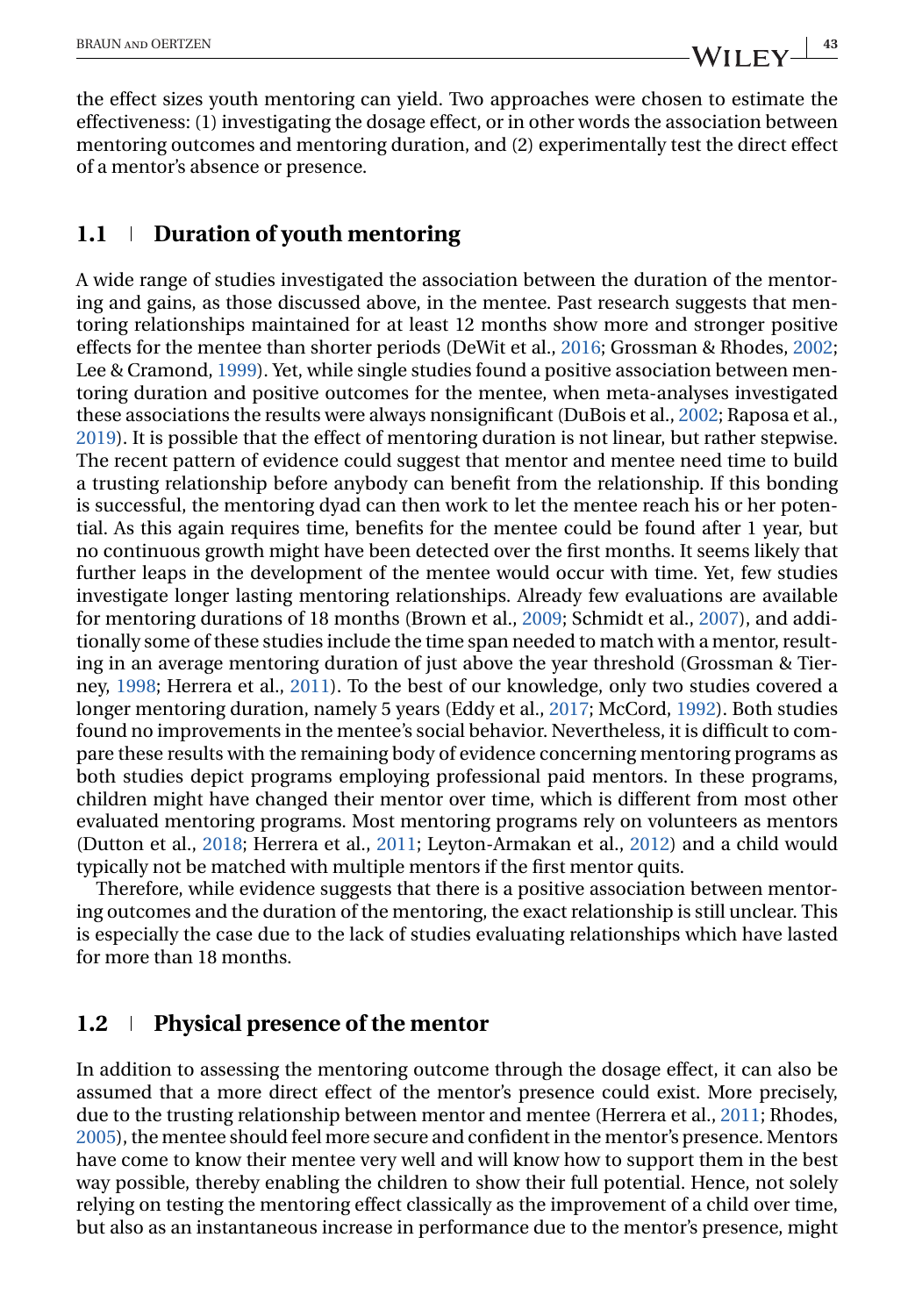provide a closer insight into the effectiveness of youth mentoring programs. If the child is in fact able to harness their full potential in the mentor's presence, it would foster future learning as the child's ability to process new information is elevated in the mentor's presence. To the best of our knowledge it has not yet been investigated whether mentees perform better in the presence of their mentors. Taken together we hypothesize that mentees perform better the longer they have had a mentor, and their performance increases further when the mentor is present. In order to test these hypotheses for a wide range of skills, empathy, prosocial behavior, and cognitive functioning were chosen as sample domains. These skills cover the social–emotional as well as the cognitive development of children, which is thought to improve due to mentoring (Rhodes, [2005\)](#page-16-0).

#### **2 ASSESSMENT OF SOCIAL–EMOTIONAL AND COGNITIVE DEVELOPMENT IN MENTORING PROGRAMS**

While theories of youth mentoring agree that mentoring has positive effects on the social– emotional development of children (Rhodes, [2005;](#page-16-0) Rhodes et al., [2006\)](#page-16-0), only very few studies investigated prosocial behavior in mentees. The most notable study in this regard was done by Kosse et al. [\(2020\)](#page-15-0). They followed children over a time span of 2 years. During the first year the treatment group had a mentor while the control group did not. In addition to self- and other-ratings they also assessed the prosocial behavior of the children with behavioral measures. The authors found that in general children from families with a lower socioeconomic status were less prosocial than those from families with a higher socioeconomic status. In the mentored children this gap vanished, while it persisted in the children without a mentor. Kanchewa et al. [\(2018\)](#page-15-0) showed that self-rated and teacher-rated prosocial behavior in mentees is associated with the mentee's trust in their mentor. A study by Chan et al. [\(2013\)](#page-14-0) found no significant association between self-rated social behavior and the quality of the mentoring relationship. Taken together, there is very little evidence concerning prosocial behavior in mentored children. The studies which did investigate prosociality would suggest that a trusting mentoring relationship should enable a child to act more prosocially.

While empathy has been discussed as a pathway for how mentoring can be effective (Rhodes, [2005\)](#page-16-0), there has not been a study assessing empathy in mentees. One probable reason for that is the reliance on questionnaires in former studies. Empathy is difficult to measure with questionnaires (Wieck & Kunzmann, [2015\)](#page-16-0). A wide range of other social aspects have been investigated using self-reports, like coping behavior (DeWit et al., [2016;](#page-14-0) Larose et al., [2018\)](#page-15-0), relationships with parents (Grossman & Rhodes, [2002\)](#page-15-0), or social support (Larose et al., [2018\)](#page-15-0). Theoretical considerations and findings for related constructs would suggest that youth mentoring improves the prosocial behavior and empathy in children.

Similar things can be said for the domain of cognitive ability. Theories assume that children improve in this domain through mentoring (Rhodes, [2005;](#page-16-0) Rhodes et al., [2006\)](#page-16-0), yet evidence based on the assessment of skills is lacking. Most studies investigate the cognitive domain through academic outcomes like school grades, academic self-efficacy, or the probability to repeat a school year (Choi & Lemberger, [2010;](#page-14-0) Larose et al., [2018;](#page-15-0) Wheeler et al., [2010\)](#page-16-0). To the best of our knowledge there are only two studies, which directly measure cognitive ability. Karcher et al. [\(2002\)](#page-15-0) assessed the reading and math skills of mentees, thereby, rather measuring academic achievement than general cognitive ability. The second study was conducted by Okurame and Ajayi [\(2017\)](#page-15-0), using the Purdue Pegboard Test. While this test also requires concentration, it mainly measures manual dexterity. Both studies found positive mentoring effects. While a test of general cognitive ability is,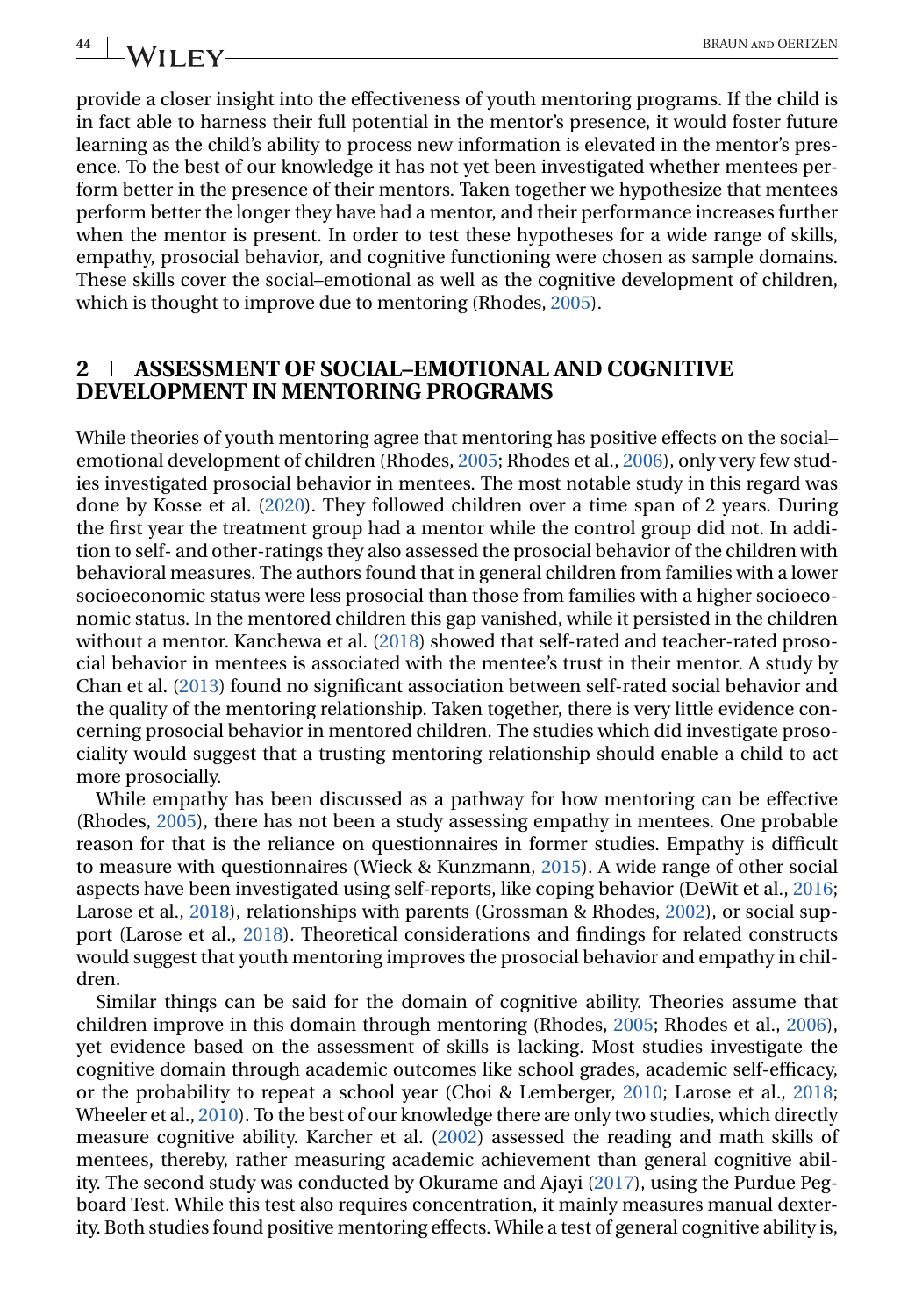therefore, still lacking, the theoretical considerations and related results suggest that positive effects can be expected.

## **3 THE PRESENT STUDY**

Although there is ample evidence that mentoring can have beneficial effects, there are some methodological challenges. First, the typically rather short time spans in formal mentoring exacerbate the investigation of effects based on long-term trust-based relationships. Second, most mentoring programs focus on a specific age range, making it difficult to generalize results; wider age ranges in the same program would allow to control for age statistically while maintaining generalizability to different ages. Third, investigating mentoring effects other than with self-report questionnaires is challenging and opens results up to biases, that is, social desirability. In fact, when comparing self-reports to reports from other sources, effect sizes are smaller in the latter case (Raposa et al., [2019\)](#page-16-0). Finally, although remarkable exceptions exist in the literature, it is very difficult to investigate causal effects of mentoring due to ethical and practical issues of designing experimental studies in this field. The present study investigates the causal effect of the mentor's physical presence and the correlational effect of mentoring duration for long to very long mentoring durations on objectively measured empathy accuracy, cognitive functioning, and prosocial behavior in a wide age range of mentees. In a controlled experimental laboratory setting, mentees perform tasks either in the presence of their mentor or a research assistant. Participants are recruited from a long-term one-to-one mentoring program in Berlin to allow for wide ranges of both mentoring duration and mentee ages. In this setting the current study investigates the hypotheses that (1) the physical presence of the mentor allows mentees to perform better in the domains of prosocial behavior, empathy, and cognitive ability, and (2) that mentees show higher skill levels in these domains the longer they have been in the mentoring dyad. The remainder of the article first provides some information on the participants, in particular of the mentoring program, of the measures used, and the analysis methods applied. Study results are presented, and their implications are discussed.

## **4 METHOD**

## **4.1 Sample**

The present study investigates the effects of mentoring in the mentoring project "biffy Berlin - Big Friends for Youngsters." The program was inspired by "Big Brothers Big Sisters of America" (Grossman & Tierney, [1998\)](#page-15-0) and has been adjusted to fit German society. Mentors and mentees are free in how they spend their shared time. It is suggested that they meet once a week for a couple of hours. The program requires that the mentors commit for at least 1 year, but typically the mentoring relationship persists for multiple years. The program offers supervision and advice for all parties involved over the complete course of the mentoring relationship. Biffy follows most of the best practices found to enhance the effectiveness of youth mentoring (DuBois et al., [2002,](#page-15-0) [2011\)](#page-15-0). More precisely, they match mentors and mentees based on similar interests, require and provide training for the mentors, the children are young at the time of the matching (typically in primary school), and although not necessarily the case, many children in the biffy program can be considered to be at greater individual risk; for example, 79% of them live in single mother households.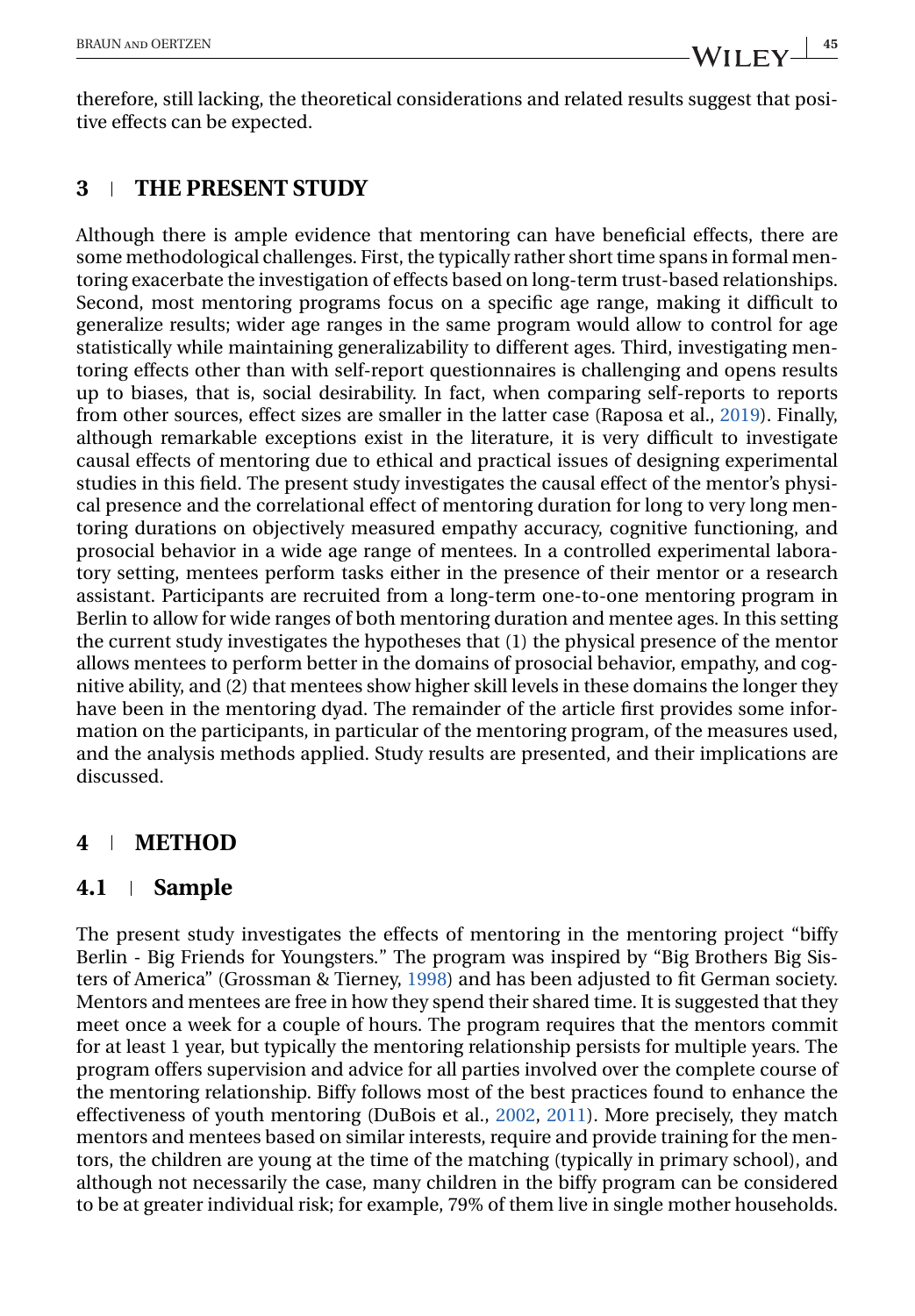#### <span id="page-5-0"></span>**TABLE 1** Sample Description

|               | M(SD)          |
|---------------|----------------|
| 12.33(3.50)   |                |
| 56.44 (33.79) |                |
| 4(1.94)       |                |
| Mentor absent | Mentor present |
| 7(4.03)       | 15(5.52)       |
| 36(6.60)      | 45(15.41)      |
| 34 (6.56)     | 36 (4.91)      |
| $-0.02(0.07)$ | 0.01(0.05)     |
|               |                |

*Note. N* = 18.

Nevertheless, biffy is open to all parents and does not specialize in youth offenders or similar demographics.

All current mentoring dyads in the biffy program that could be reached via mail or telephone, roughly 150 dyads, were contacted. The study was described to them and they were asked if they would participate. The dyad was included only when the mentor, the mentee, and the parents of the mentee agreed. This resulted in a sample of 18 mentoring dyads from the biffy program. The mentees were on average 12.33 years old, the youngest being 6 and the oldest being 19 years old. The mentoring relationship had persisted for an average of 56.44 months prior to the assessment, with a range between 12 and 120 months. Two mentees were female, 16 mentees were male. One male mentee had a female mentor; the remaining mentors were of the same gender as their mentee. See Table 1 for further information on the sample.

#### **4.2 Design**

Mentors and mentees arrived at the laboratory together. The mentees participated in the tasks described below twice, once in the presence of a research assistant and once in the presence of their mentor. Each participating mentee had one research assistant assigned to him or her, who accompanied the child for the whole duration of the experiment. The research assistant treated the child kindly while explaining the tasks and answering questions. Half of the mentees completed all tasks in the presence of the research assistant first and in the presence of their mentor second, for the other half, the sequence was reversed.

At the beginning of the experiment, mentors received instructions for the joined part of the experiment separated from their mentees. The mentors were instructed to support their mentee as well as possible and to the best of their knowledge. Instructions explicitly stated that it would be left up to them to decide what the best support for their mentee would be. If they felt their mentee performed best in silence, they were free to remain quiet. If they decided the child needed encouragement, they were free to cheer. The only limitation imposed was that they were not allowed to solve the given tasks for their mentee. Hence, each mentor was enabled to behave differently, depending on the child's needs, while the research assistants' behavior was standardized for all children. The child completed the cognitive and empathic tasks in a soundproof cubicle. Either the mentor or the assigned research assistant was in the cubicle with the child, ensuring that the child was never alone. The tasks were completed on a computer, which could also be operated from outside of the cubicle by a second research assistant. This left the assistant assigned to the child free to answer possible questions regarding the tasks. Instructions were always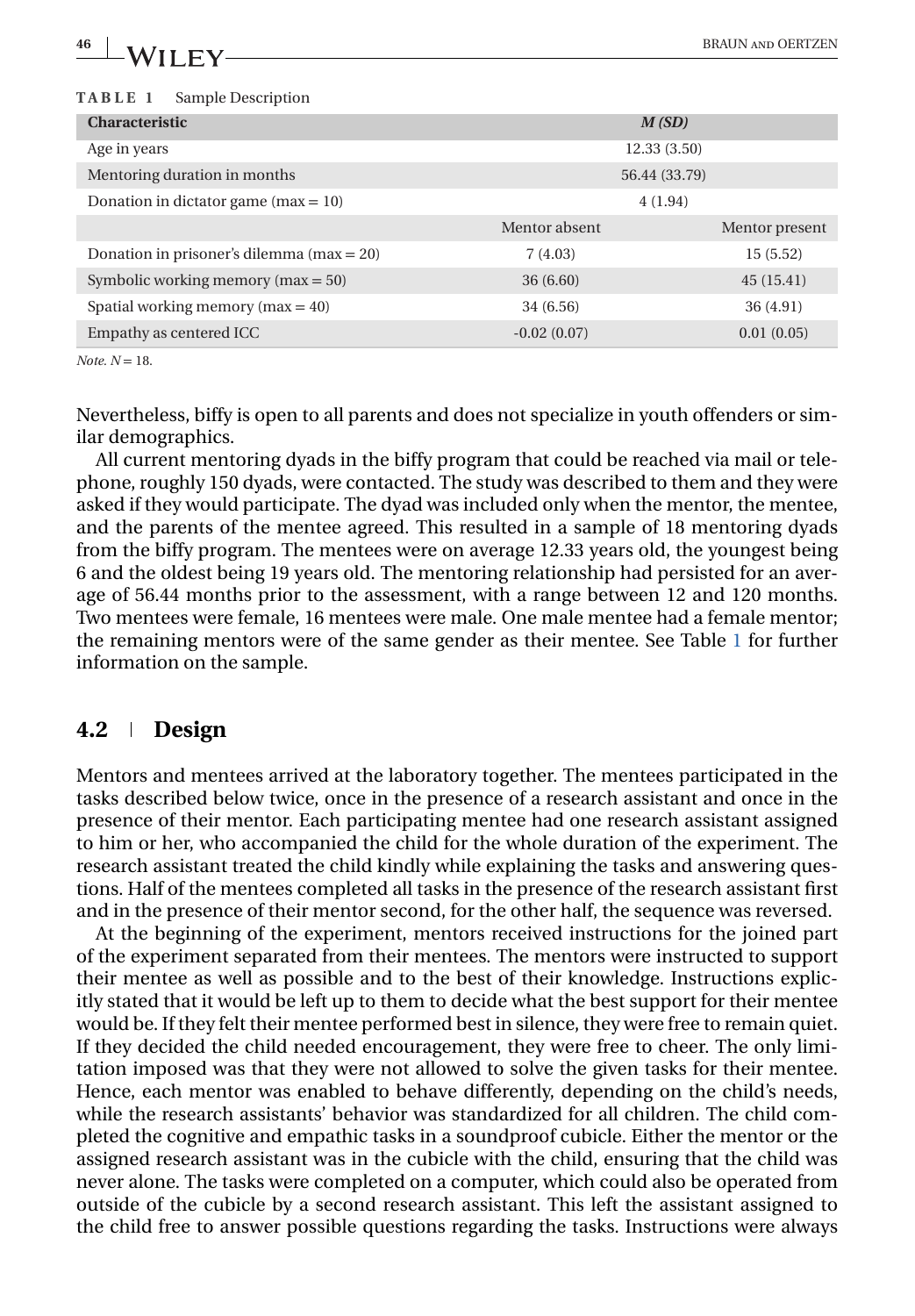<span id="page-6-0"></span>

**FIGURE 1** Example for the spatial working memory task

displayed on the screen, which were read aloud by the assistant for younger children. If the mentor was present, the assistant left the cubicle after the instruction phase and only entered again after the task was completed. While one of the social behavior tasks (a dictator game, see below) was also conducted in the cubicle, the other social behavior task (a prisoner's dilemma, see below) took part in a regular, more spacious room. Participants received monetary compensation. During some tasks participants could win tokens, which could later be exchanged for money, material compensation (sweets), or a mix of both. Participants were informed about this at the beginning of the experiment and were free to choose between these options once they had finished all tasks.

### **4.3 Measures**

All tasks assessing empathy and cognitive ability were programmed in Matlab. The corresponding code for each task can be found on the Open Science Framework at [https:](https://osf.io/u8j4x/) [//osf.io/u8j4x/](https://osf.io/u8j4x/)

## $4.3.1 \pm$  Empathy

Empathy was assessed through the use of six short video clips (Wieck & Kunzmann, [2015\)](#page-16-0). In each video, a person talks about an emotional situation in his or her life. Two videos each depict a mainly angry, sad, and happy situation. Participants were asked to rate the emotions of the videos' protagonists on a German translation of a 12-item PANAS scale (Watson et al., [1988\)](#page-16-0). These ratings were then compared to the self-ratings of the protagonist using an intra-class correlation. More precisely, for every participant and every video clip, a Pearson correlation coefficient was computed for the ratings of the participant and those of the target. This intra-class correlation serves as a measure of empathic accuracy, the skill to correctly recognize feelings in others. Every mentee saw the clips in the same order. As the conditions were counterbalanced, it was also counterbalanced which clips the mentee saw alone and which in the mentor's presence.

## 4.3.2 Cognitive ability

Two tasks were used to measure the cognitive ability of the mentees. Both tasks were created in line with Dirk and Schmiedek [\(2016\)](#page-14-0). The first task is a measure of the spatial working memory. A four by four grid was presented to the mentees with two differently colored cartoon dragons at random distinct locations in the grid. An example is presented in Figure 1 on the left side. They were visible for 3000 ms, the grid remained visible for the whole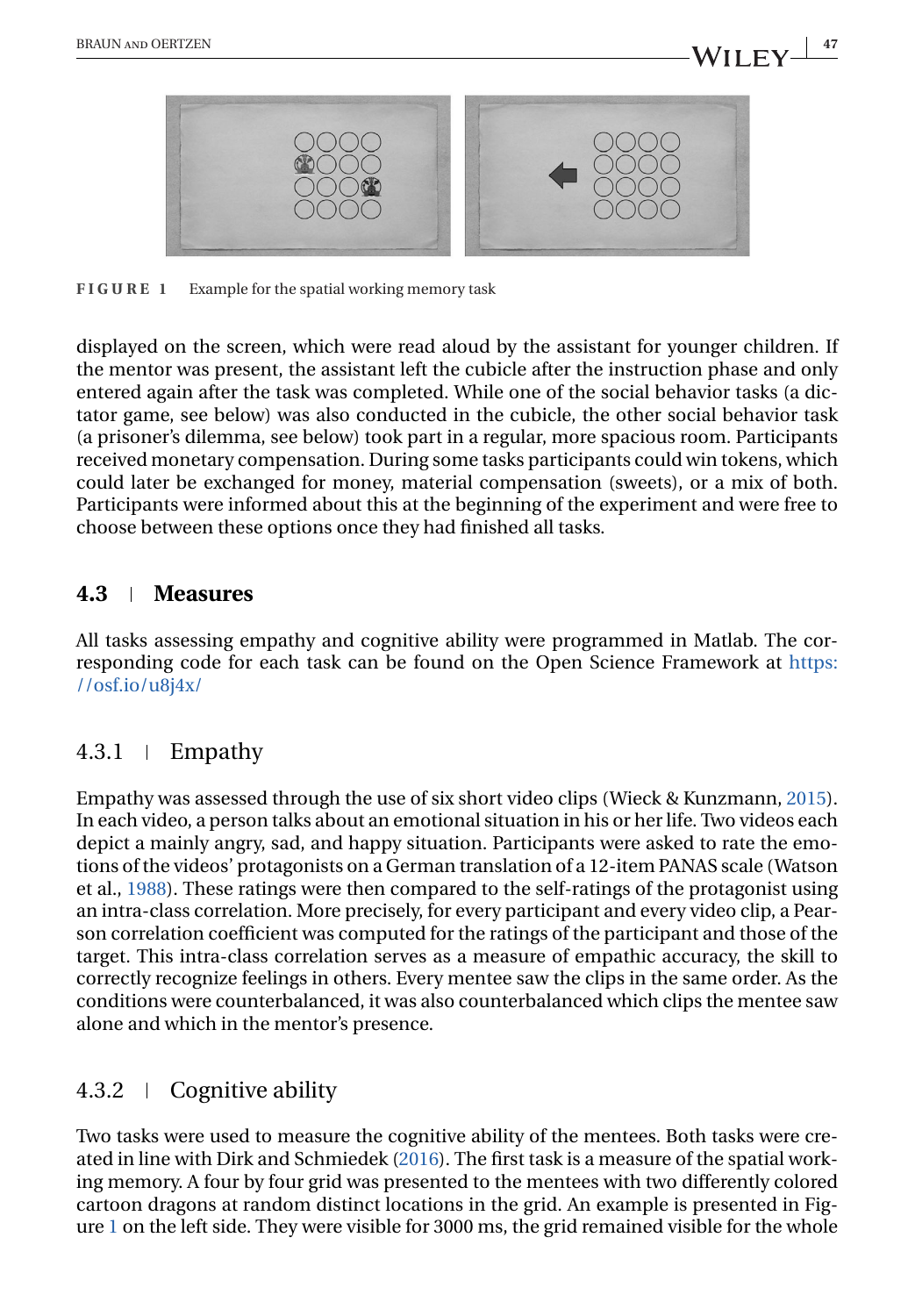

**FIGURE 2** Example for the symbolic working memory task

duration of the trial. After inter-stimulus intervals of 500 ms, three updating operations were presented sequentially for 2500 ms each, for which an example is given on the right side of Figure [1.](#page-6-0) Spatial shifts to adjacent positions indicated by arrows presented next to the grid in colors corresponding to the two dragon's colors indicated the updating operations. Mentees were asked to apply the updating operations to the memorized positions of the corresponding dragon and to memorize the results. No dragon's position was updated twice in a row. At the end of each trial, mentees were asked for the location of both dragons. Mentees used the mouse to click on the correct position in the grid. They first completed three training trials before solving two blocks with 10 trials each. In each trial they were asked for two positions, resulting in a total of 40 items.

The second cognitive task was a numerical working memory task. In half of the trials, mentees saw two differently colored dragons, who each had a speech bubble. In the other half three differently colored dragons were presented. For 3000 ms a digit (1–9) was visible in each speech bubble and had to be memorized, as depicted for a sample case on the left side of Figure 2. After an inter-stimulus interval of 500 ms, an updating operation for one of the dragons was shown for 2750 ms, a sample given on the right side of Figure 2. For trials with two dragons, three updating operations were presented, while trials with three dragons had four updates. The updating operations were additions or subtractions in the range from −2 to +2. No dragon was updated twice in a row. The total was never below 1 or above 9. At the end of the trial, mentees were asked for all two or three totals. Responses were given via the number keys. Mentees completed three training trials, followed by two blocks with 10 trials each. In 10 trials they were asked for two sums, in the other 10 trials for three sums, resulting in a total of 50 items.

#### 4.3.3 Prosocial behavior

Two measures of prosocial behavior were used: the dictator game (Guala & Mittone, [2010\)](#page-15-0) and the prisoner's dilemma (Tucker, [1983\)](#page-16-0). In the dictator game, mentees were given 10 chocolate coins, presented as a reward for good results in former tasks. They received these coins from a research assistant they had not met before. The coins had been introduced at the beginning of the study to represent  $0.30 $\epsilon$$ , with the possibility to exchange them with actual money at the end of the study. Mentees were then left alone with the coins for 30 s. Afterwards, the same research assistant returned, claiming they had handed out too many coins by mistake, and they now had no coins left to give to a fictional child in a different cubicle. The research assistant then asked the mentee to donate some of his or her coins. The assistant handed the mentee two empty envelopes, one showing the mentee's name, one showing the name of the fictional other child. Mentees were then left alone to decide how many coins they wanted to put into the respective envelopes. It was explained clearly that they could also keep all coins since the mistake had been made by the research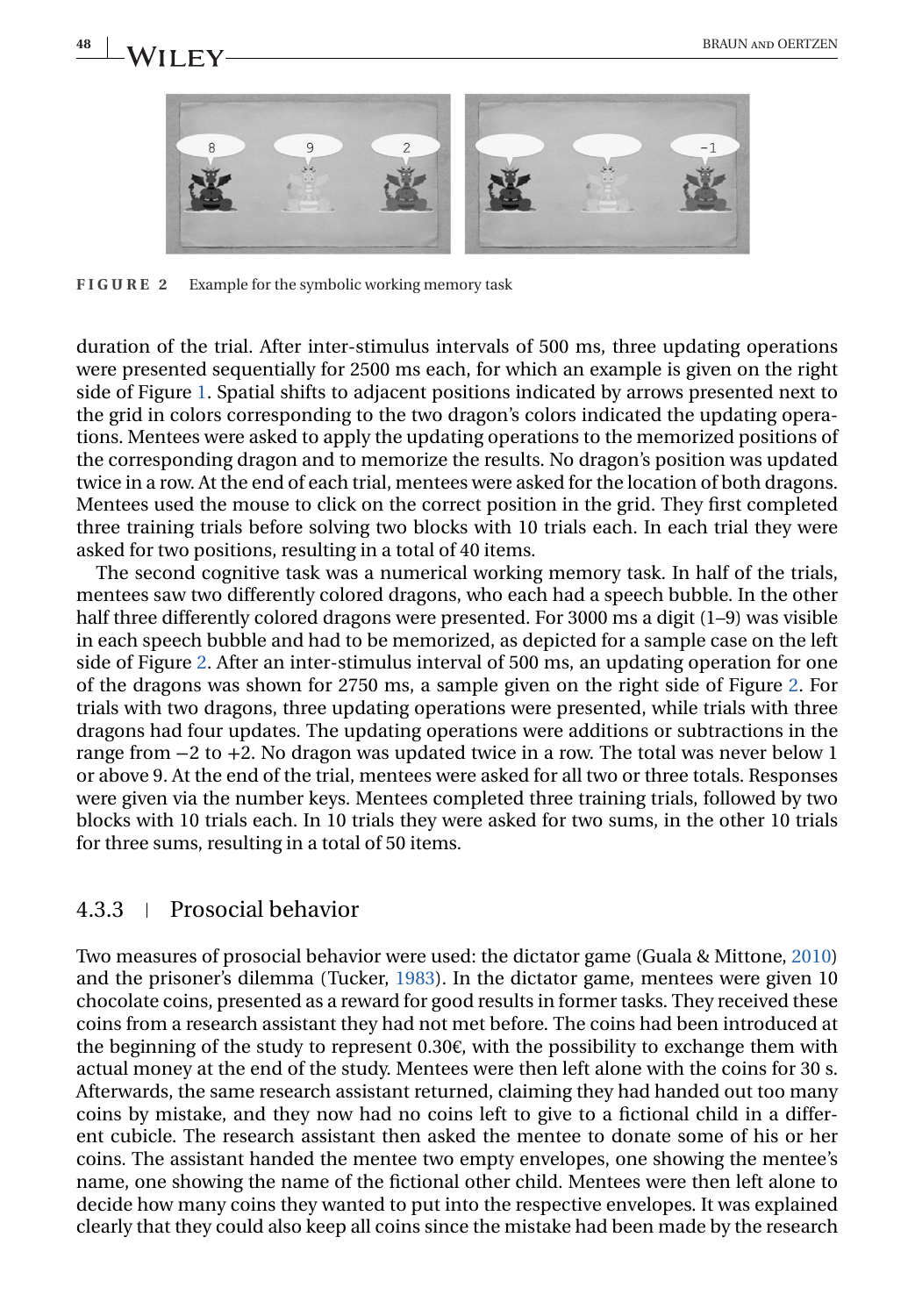assistant. Then, the assistant returned and took the donation envelope. The number of coins allocated by the mentee for the other child served as a measure of prosocial behavior.

For the prisoner's dilemma (Tucker, [1983\)](#page-16-0), mentees played a game either with a research assistant (again not the one assigned to them at the beginning of the experiment), or with their mentor. A third research assistant acted as a judge and explained the game. At the beginning of each trial, each player received a token. This token could then either be donated to the other player or kept for oneself, with simultaneous and private decisions made by both players. A donated token would go to the other player. In addition, the judge would, in this case, add an additional token for the receiving player. In effect, if no player donates his or her token, each player ends up with one token for this trial. If one player donates while the other does not, the donating player has zero tokens while the defecting player has three tokens at the end of the trial. If both players donate, each player receives two tokens. The mentees played 20 trials with the research assistant and 20 trials with their mentor. At the end of the game, five tokens could be exchanged for one chocolate coin, corresponding to 0.30€. Hence, a maximum of 3.60€ could be won over 20 trials. Research assistants always followed a fixed pattern of behavior with each mentee, donating exactly 10 out of the 20 trials. Mentors were not limited in how they played. The rate with which the mentees donated served as a measure of prosocial behavior.

#### **4.4 Statistical analysis**

All analyses are based on Structural Equation Models (SEMs), using full information maximum likelihood. Results are reported according to Bayesian statistics using a flat prior. A flat prior assumes that prior to the analysis every value for the estimated parameter is similarly likely. For every hypothesis the a posteriori probability that the effect is small or equal to zero is reported. The smaller this probability, the stronger is the support of our hypothesis from the data. Descriptive statistics were computed with SPSS, analyses were conducted using  $Ω$ nγx (von Oertzen et al., [2015\)](#page-16-0). Structural equation modeling, in addition to allowing for more complex models, also unifies all classical tests using a normal distribution. In a frequentistic setting, low *N* may lead to a (very small) alpha inflation in the likelihood ratio test. However, frequentism is no longer the method of choice in psychology, and the alpha inflation is irrelevant for Bayesian interpretations of SEM. For this reason, we phrase all models used in the analysis as SEM and apply Bayesian estimation to those.

For each assessed skill, items are aggregated into one average score for every mentee. Difference score models are used to test whether the mentee is able to perform better with the mentor present than in the mentor's absence. The model controls for the shared variance due to repeated measures in both settings. For each investigated outcome variable, the a posteriori probability of the difference between both settings is estimated separately. The SEM of the difference score model is represented by the structural equation

 $X_{\text{alone}} = I + \varepsilon_{\text{alone}}$ 

 $X_{\text{together}} = I + D + \varepsilon_{\text{together}}$ 

where the intercept *I*, and the two errors *ε*alone and *ε*together are independent normally distributed with free variance parameters, free mean for the intercept, and zero mean for the errors. *D* is a constant difference parameter for which the posterior distribution is established.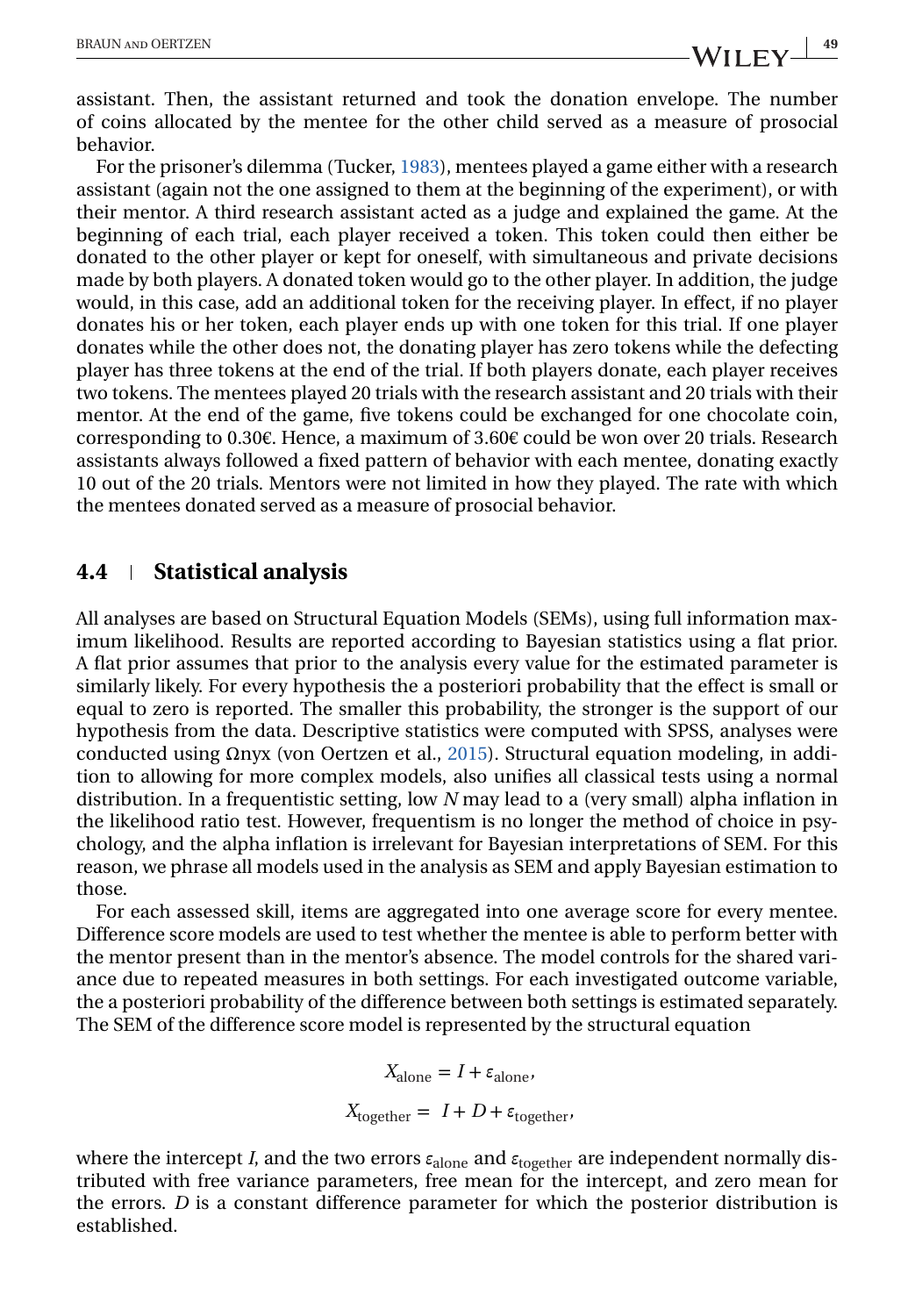

**FIGURE 3** Confidence intervals of standardized main results for mentees

To test the association between mentoring duration and the different outcome variables, multiple regression models are specified, with the respective skill measure as the outcome variable and mentoring duration as well as the age of the mentee as predictors. The corresponding models are represented by the equation

 $X = \text{Age} \cdot \theta_{\text{age}} + \text{Duration} \cdot \theta_{\text{duration}} + \varepsilon.$ 

Where the intercept *I* and the error *ε* are again independently normally distributed with free variances; all means are zero since the variables are mean centered. We establish the posterior distribution for both regression parameters  $θ_{\text{age}}$  and  $θ_{\text{duration}}$ .

#### **5 RESULTS**

The result section is divided according to the three investigated aspects: empathy, cognitive ability, and prosocial behavior. For each aspect, descriptive statistics are described first. They are also summarized in Table [1.](#page-5-0) Second, the mentoring effect is investigated, computed as the difference in the performance of the mentee in the mentor's absence compared to his presence. Third, the association between the performance in the mentor's absence and the duration of the mentoring relationship is analyzed. These results are also summarized in Figure 3.

#### **5.1 Empathy**

The six film clips were of different difficulty. The mentees achieved an average ICC of .64 for the most difficult clip, and an ICC of .94 for the easiest one. To control for these differences, all following analyses use centered values for each clip.

In the absence of their mentor, mentees showed a centered ICC of −0.017 (*SD* = 0.070). When the mentor was present, the average centered ICC of the mentees was  $0.014$  (*SD* = 0.052). The mentoring effect was represented as the difference between both conditions. Under a flat prior for the mentoring effect, the probability that the mentoring effect is equal to or smaller than 0 is 2.01%,  $\chi^2(1) = 4.21$ . The mentoring effect for empathy is of medium size,  $d = 0.52$ . The association between the mentee's empathic accuracy and the duration of the mentoring relationship was  $r = .28$ . Under a flat prior for the association, the probability that the effect is equal to or smaller than zero is  $12.62\%, \chi^2(1) = 1.31$ . This result does not change substantially when controlling for the mentee's age in a multiple regression analysis  $(P(\theta < 0) = .127, \chi^2(1) = 1.30).$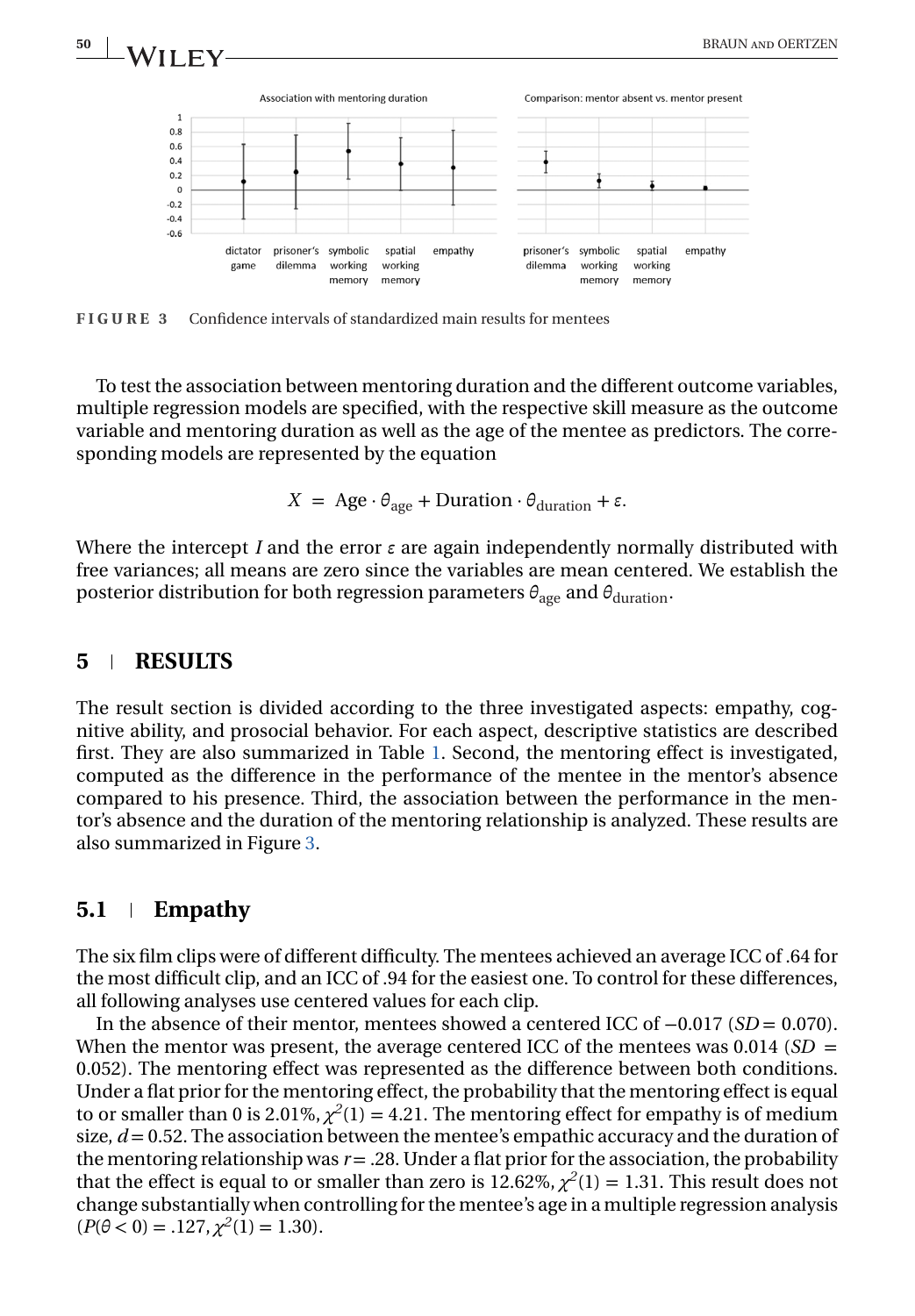## **5.2 Cognitive ability**

In the symbolic working memory task mentees on average answered 36 of the 50 items  $(SD = 6.60)$  correctly in the absence of their mentor, 45 in his presence  $(SD = 15.41)$ . In the spatial working memory task they answered on average 34 of the 40 items  $(SD = 6.56)$ correctly when their mentor was not present, 36 when he was present  $(SD = 4.91)$ . Under a flat prior for the mentoring effect, the probability that the mentoring effect is equal to or smaller than zero is 0.70% for the symbolic working memory task,  $\chi^2(1) = 6.04$ , and 4.13% for the spatial working memory task,  $\chi^2(1) = 3.01$ . The mentoring effect for spatial,  $d = 0.44$ , and symbolic working memory, *d* = 0.64, is of medium size.

The association between the performance in the spatial working memory task and the duration of the mentoring is  $r = .61$ . The probability that this effect is equal to or smaller than zero is 0.39%,  $\chi^2(1) = 7.08$ , under a flat prior. For the symbolic working memory task the association is  $r = .66$ . This effect is equal to or smaller than zero with a probability of  $0.08\%, \chi^2(1) = 9.97$ , under a flat prior. While the association with symbolic working memory does not change substantially when it is controlled for age ( $r = .59$ ,  $P(\theta < 0) = .00031$ ,  $\chi^2(1)$ ) = 7.50), it declines for spatial working memory ( $r = .39$ ,  $\bar{P}(\theta < 0) = .056$ ,  $\chi^2(1) = 2.54$ ).

### **5.3 Prosocial behavior**

When the mentees played with a research assistant they donated in the prisoner's dilemma on average in 7 out of 20 trials  $(SD = 4.03)$ . When they played with their mentor, they donated in 15 out of 20 trials (*SD* = 5.52). Further, mentees donated on average 4 of their 20 coins in the dictator game  $(SD = 1.94)$ . The mentoring effect is equal to or smaller than zero for the prisoner's dilemma with a probability of 0.003%,  $\chi^2(1) = 16.15$ , under a flat prior. For the prisoner's dilemma a large mentoring effect can be found, *d* = 1.26.

Exploratory analyses suggest that this mentoring effect is influenced by the fixed donation scheme of the research assistant and the flexible playing style of the mentor. The mentors donated on an average of 18 of the 20 trials (*SD* = 3.79), while the research assistant always donated on 10 of the 20 trails, when playing with the mentees. In the condition when the mentoring dyads played together, donation rates between both players were positively associated,  $r = .79$ ,  $P(\theta < 0) = .0025$ ,  $\chi^2(1) = 16.45$ . This suggests that mentees might have donated more often when playing with their mentor as the mentors themselves donated more often than the research assistant. This is supported by the data, as the size of the mentoring effect substantially declines when donation rates of the opposing player are controlled for. In that case the mentoring effect is equal to or smaller than zero with a probability of 33.74%,  $\chi^2(1) = 0.18$ , under a flat prior. Yet, an inspection of the raw data indicates that the association between the donation rates of the players is mostly driven by the 10 mentors who donated in 100% of the cases. It is possible that the association is nonlinear in the shape of a logistic association or that full cooperation constitutes a special case or outlier. Given the small sample size, these explanations cannot be tested in the present sample.

In the condition where mentees played with a research assistant, the association between the donation rate in the prisoner's dilemma with the duration of the mentoring relationship was  $r = 0.22$ . The probability that this effect is equal to or smaller than zero is 18.48%,  $\chi^2(1) = 0.80$ , under a flat prior. The association was  $r = .05$  for the donation rate in the dictator game. Under a flat prior for this association, the probability that this effect is equal to or smaller than zero is 41.40%,  $\chi^2(1) = 0.05$ . These results do not change substantially when the age of the mentee is controlled (prisoner's dilemma:  $r = .25$ ,  $P(\theta < 0) = .169$ ,  $\chi^2(1) = 0.92$ ; dictator game:  $r = .12$ ,  $P(\theta < 0) = .329$ ,  $\chi^2(1) = 0.20$ ).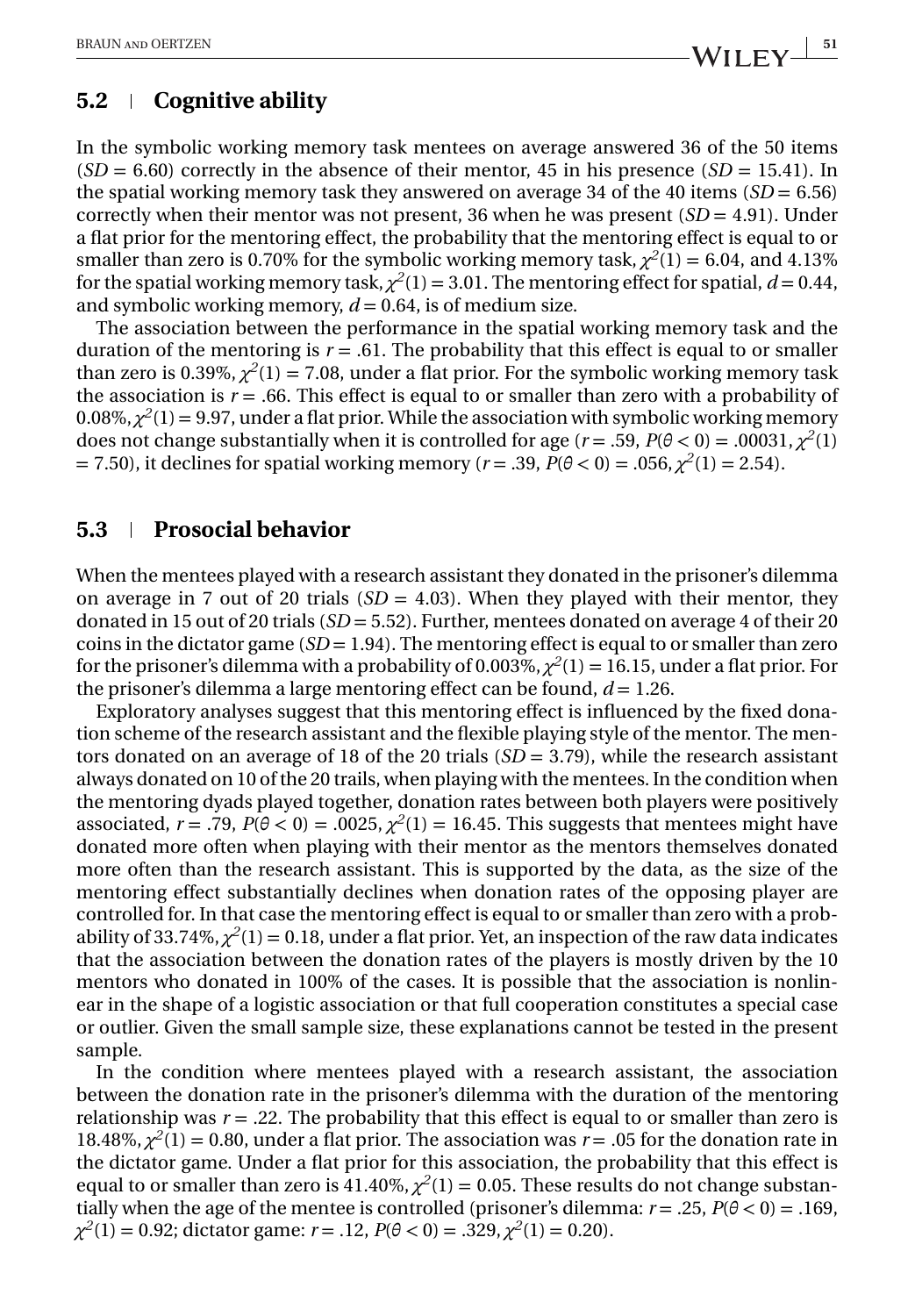## **6 DISCUSSION**

The present study investigated the effect of youth mentoring when performance measures are used instead of questionnaires. It postulated that the presence of the mentor causes an increase in the mentees' performance in the domains of empathy, cognitive ability, and prosocial behavior. Further, it was assumed that a longer mentoring duration is associated with higher performance of the mentee even in the mentor's absence. The results strongly support the first hypothesis. In all three domains, the mentees performed better with their mentor present. The second hypothesis was supported strongly for the cognitive domain, but only with some remaining error probability for the domains of empathy and prosocial behavior.

## **6.1 Mentoring effect**

The current study provided some insight into questions left unanswered by nonexperimental designs. Results indicate that the presence of a mentor causes improved performance in children in a wide range of domains and for a wide age range of children. To a lower quantitative degree present results indicate that children perform better the longer their relationship lasts, which in this study, due to the long-term mentoring program used, was considerably longer than typical time spans found in the existing literature. All measures in this study were assessed objectively and in controlled conditions, so that (1) the effect of social desirability was diminished (see Raposa et al., [2019,](#page-16-0) for the importance of this), and (2) measures were reliable enough to provide strong quantitative evidence even with a fairly small sample size.

## $6.1.1 \pm \text{The motor as a safe haven}$

The experimental setting varying the presence of the mentor allowed to better investigate the effects of the mentoring relationship than former studies did. While theories concerning mentoring assume that a trusting relationship forms between mentor and mentee (Rhodes, [2005\)](#page-16-0), to the best of our knowledge no former study tested the direct effects of this trust. While other studies have shown self-ratings of the mentees improve in a mentoring relationship (DeWit et al., [2016;](#page-14-0) Grossman & Rhodes, [2002;](#page-15-0) Larose et al., [2018\)](#page-15-0), the present study shows that mentees also perform better with their mentor present. Results showed that mentees are able to show higher empathic and cognitive skills, as well as behave more prosocially in the presence of their mentor. This can be seen as an indicator for a beneficial relationship between mentor and mentee. It seems that the mentor acts as a "safe haven" for the child, in the sense that the presence of the mentor makes the children feel protected and thus able to concentrate on the task at hand, allowing them to show their full potential.

There are two possible pathways for these findings to translate to real-world settings. First, mentor and mentee often explore new activities, locations, and abilities together or increase existing abilities of the mentee. If the mentee is able to better concentrate and perform cognitively in the presence of the mentor, the corresponding learning effects will be stronger. Second, positive behavior the mentee shows in the presence of the mentor (even if initially only to please the mentor) will likely be internalized and thus might become positive autonomous behavior of the mentee. Given time and experience, the physical presence of the mentor may no longer be needed; the mentor may become available as an internal resource for the mentee at any time.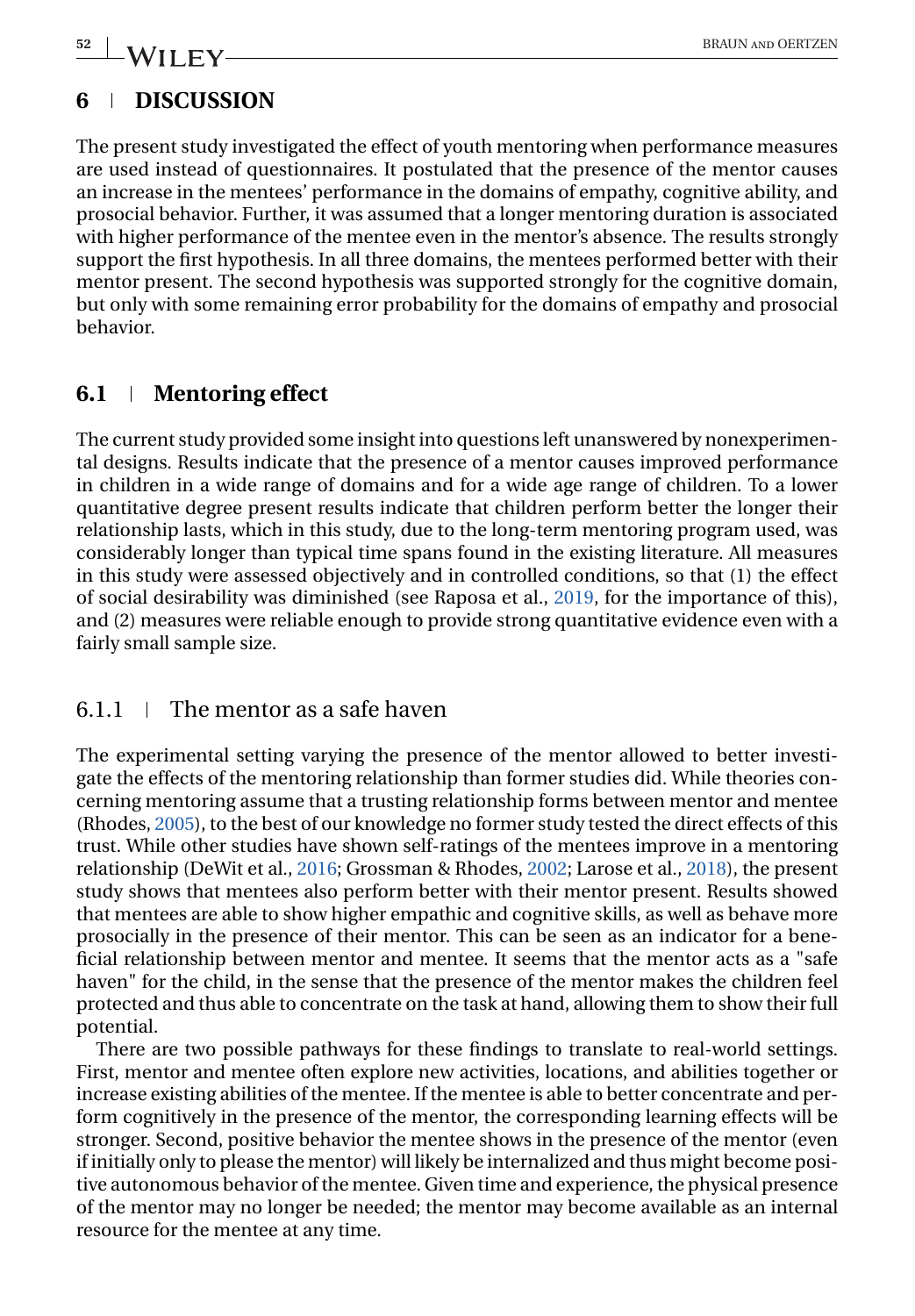The medium to large effect sizes found in the present study are larger than the typically small effect sizes found when mentored children are compared to nonmentored children using self- and other-reports (Raposa et al., [2019\)](#page-16-0). While these are different ways to assess the mentoring effect, we still expected opposite results, since past research indicated that performance measures typically yield smaller effects. Yet, at least in the experimental setting, effects were actually larger. This could be due to a more reliable assessment of skills contrary to self-reports. It is, further, possible that performance-based measures are better suited to capture improvements within the mentees than self-reports, as the mentees themselves might be unaware of the full influence of the mentor. Another explanation might lie in the different setting of the comparison. It is possible that the immediate effect of a trusted person close to oneself is larger than the general effect of having such a person in one's life. It is further noteworthy that the effect sizes would likely have been even larger if the presence of a complete stranger would have been compared to the presence of the mentor instead of the research assistant assigned to the child. Such a setting would be difficult in an experimental setting due to ethical considerations. Yet, it is not an unlikely situation in the child's everyday life to be confronted with unknown strangers while having to perform cognitive tasks.

It is noteworthy that mentees' prosocial behavior in the condition when playing with their mentor is statistically partially explained by prosocial behavior by the mentor, more precisely, the effect of this condition is reduced when controlling for the prosocial behavior of the other player. One likely explanation is that the mentors acted as prosocial role models, and the mentees copied this behavior. Another possible explanation is that the mentees wanted to reciprocate the mentor's behavior or were confident in anticipating the mentor's prosocial behavior. In addition, the raw data gives some indication that the association between prosocial behavior shown by interaction partners might not be linear, but rather logistic or stepwise. The small sample size in this study does not allow for a more detailed investigation of the exact association, which leaves this question open for future studies to answer, potentially with including an experimental condition in which mentors and research assistants behave similarly prosocial.

The effect of the presence of the mentor, particularly in the noncognitive measures, on the mentee could also be seen as a form of social desirability, where the mentee wants to act more socially desirable when his or her mentor is watching. In fact, this is part of the effect a mentor should have and which, through internalizing this behavior, may lead to positive long-term change. Thus, social desirability in this sense is part of the effect investigated rather than a methodological artefact.

#### $6.1.2 \perp$  Long-term effects of youth mentoring

In the cognitive domain, one sees a medium effect size of the relationship between mentoring duration and performance, with a very large a posteriori probability that the association is, in fact, positive, while controlling for age. This effect is stronger than what is typically found for the effect of mentoring in this domain. Measuring the dosage effect is methodologically similar to comparing mentored to nonmentored children. However, (1) mentoring durations in this study are considerably longer than typically found (Raposa et al., [2019\)](#page-16-0), and (2) it is reasonable to assume that objective measures in a controlled environment are more reliable than questionnaires. This most likely explains why such strong effect sizes are obtained. These results, therefore, supplement the existing literature on the cognitive effect of mentoring by adding the facet of longer mentoring durations and controlled environments to the more natural, but less precise measures by self-report or otherreports on relatively short mentoring time spans.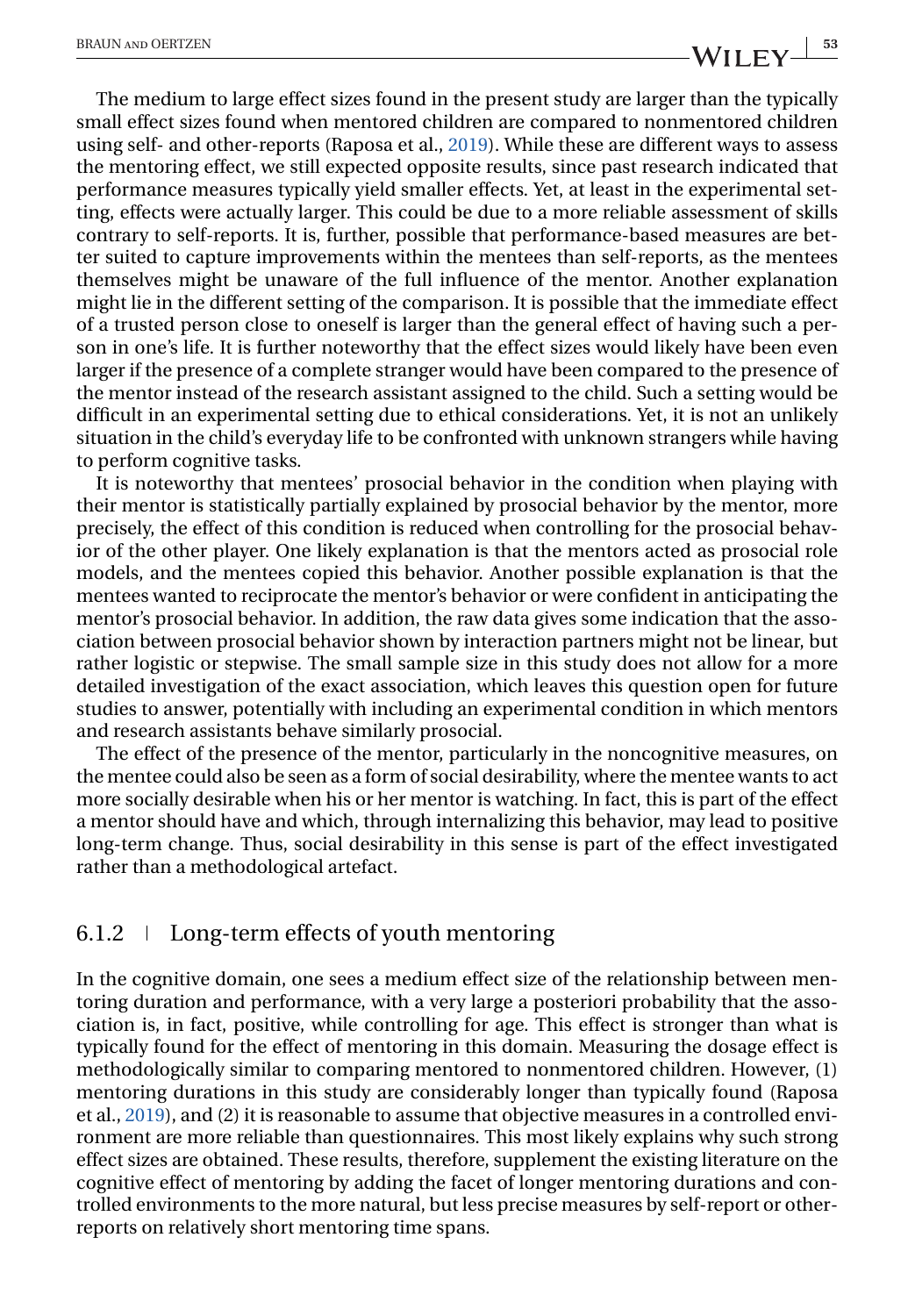The effects point in the same direction, but effect sizes are considerably smaller for the social–emotional domain assessed through empathy and prosocial behavior. Both aspects yielded small effect sizes, with higher probabilities of the effect being nonexistent around 20 %. Future studies, especially with higher sample sizes, are needed to clarify whether these effects exist, and what the distribution of the effect in the population is.

Nevertheless, even for the social–emotional development effect sizes were of comparable size to those found using self-reports (Raposa et al., [2019\)](#page-16-0). This may be interpreted as a first indication that self-reported data are differently well suited to assess the mentoring effect in different domains.

#### $6.1.3$  | Summary

The present study indicates that mentees perform better due to the presence of their mentor. As mentor and mentee spend considerable time together every week, this finding suggests that during these meetings the children manage to exploit more of their full capacity to grow and learn. It can be concluded that mentees will be able to benefit more from joint activities with their mentor as compared to exploring new terrain on their own.

When the mentoring relationship continues over time, mentees' cognitive abilities increase even in the physical absence of their mentor. Thus, youth mentoring programs appear to be suitable for increasing children's cognitive abilities, while simultaneously having a good time and socializing with an important adult in their lives. Note that studying for academic tests is explicitly not a goal of the mentoring program participants were recruited from. Hence, it seems plausible that implicit learning occurring during dyad meetings is a suitable approach to develop cognitive skills.

Social–emotional skills appear to improve less during the duration of a mentoring relationship. The present results suggest that a small association might exist, but further data is needed to support this hypothesis. Note that social–emotional skills are strongly relevant in many different aspects of life over the course of the whole lifespan. If further studies confirmed even small benefits in this domain, it would imply that youth mentoring programs help to prepare the mentees for their future life to an important degree.

#### **6.2 Limitations and Future Directions**

The present study furthers our understanding of the effects of youth mentoring programs by investigating mentees in an experimental laboratory setting. The usage of behavioral measures extends our knowledge concerning the effects of youth mentoring. Nevertheless, some limitations need to be addressed.

The investigation of youth mentoring programs depends on a relatively small population of mentoring dyads. Combined with the amount of time and effort necessary to participate in the present study, this constitutes an increased difficulty for the recruitment of participants. The consequently relatively small sample size in the current study limits the generalizability of the results, even though a wide age range and reliable measurement conditions attenuates this to some degree. The limited sample size did not allow to control our results for the gender of the mentee, which would have been beneficial as former studies found larger effect sizes for male mentees (DuBois et al., [2011;](#page-15-0) Raposa et al., [2019\)](#page-16-0). Future studies should further the experimental investigation of mentoring dyads.

Second, while our cognitive measure is a more general assessment of cognitive ability than school grades, it still only depicts one aspect, namely working memory. It might be interesting to see whether the present findings can be replicated for other aspects of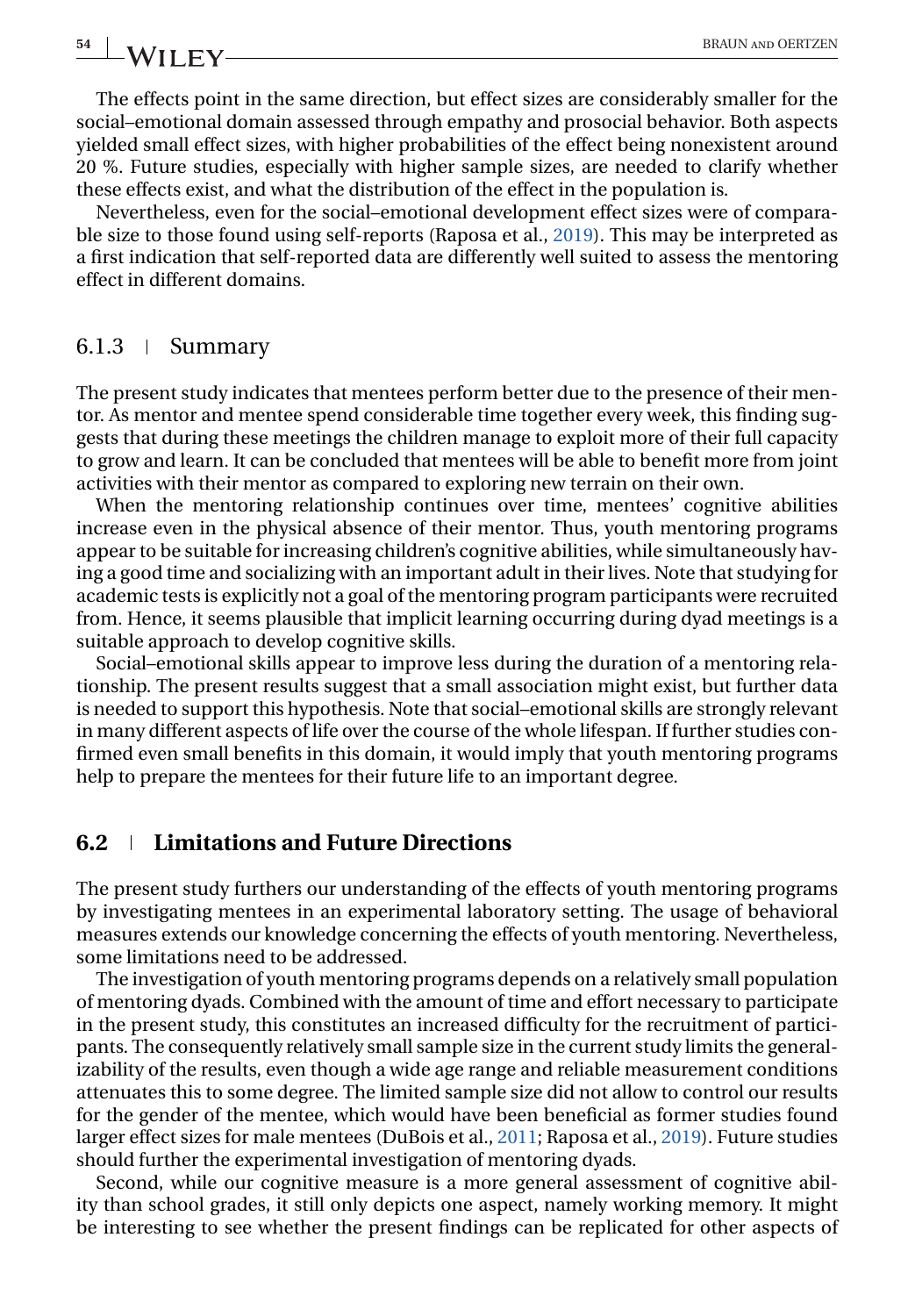<span id="page-14-0"></span>cognition, like processing speed or general knowledge. This is similarly true for our assessment of prosocial behavior. The prisoner's dilemma constitutes an artificial game situation, especially as a mentor might share his winnings with his or her mentee, while a research assistant would not. Further, the research assistants using their fixed protocol acted less prosocial than most mentors did on average. Future studies could instead investigate mentee's likeliness to help a stranger versus helping their mentor.

The wide age range in this study, although important to allow for generalizability over age ranges, is a challenge when creating tasks, in which ceiling effects for older and floor effects for younger participants need to be avoided. Most of the tasks in the current study were mostly successful in this, however, the spatial working memory task shows some ceiling effect for the older participants in a QQ plot. Future studies might be able to depict gains in the cognitive domain more accurately with slightly more difficult tasks.

## **7 CONCLUSION**

The present study sheds further light on the benefits of youth mentoring programs. Mentees are better able to show their full potential in the cognitive and social–emotional domain with their mentor present. Further, their cognitive skills improve over the duration of the mentoring program. The current findings further provide some indication that social–emotional skills might also improve albeit to a lesser degree over time, but these findings need to be supported by further data before a final conclusion can be drawn. In summary, youth mentoring programs appear to be a suitable and increasingly accessible method to enable children to develop and show more of their potential in multiple areas.

#### **ACKNOWLEDGMENTS**

Open access funding enabled and organized by Projekt DEAL.

#### **DATA AVAILABILITY STATEMENT**

The data that support the findings of this study are available from the corresponding author upon reasonable request.

#### **ORCID**

*Tina Braun* <https://orcid.org/0000-0001-5901-910X>

#### **REFERENCES**

- Brown, L., Thurman, T. R., Rice, J., Boris, N. W., Ntaganira, J., Nyirazinyoye, L., De Dieu, J., & Snider, L. (2009). Impact of a mentoring program on psychosocial wellbeing of youth in Rwanda: Results of a quasi-experimental study. *Vulnerable Children and Youth Studies*, *4*(4), 288–299. <http://doi.org/10.1080/17450120903193915>
- Chan, C. S., Rhodes, J. E., Howard, W. J., Lowe, S. R., Schwartz, S. E., & Herrera, C. (2013). Pathways of influence in school-based mentoring: The mediating role of parent and teacher relationships. *Journal of School Psychology*, *51*(1), 129–142. <http://doi.org/10.1016/j.jsp.2012.10.001>
- Choi, S., & Lemberger, M. E. (2010). Influence of a supervised mentoring program on the achievement of low income South Korean students. *Mentoring & Tutoring: Partnership in Learning*, *18*(3), 233–248. [http://doi.org/](http://doi.org/10.1080/13611267.2010.492939) [10.1080/13611267.2010.492939](http://doi.org/10.1080/13611267.2010.492939)
- DeWit, D. J., DuBois, D., Erdem, G., Larose, S., & Lipman, E. L. (2016). The role of program-supported mentoring relationships in promoting youth mental health, behavioral and developmental outcomes. *Prevention Science*, *17*(5), 646–657. <http://doi.org/10.1007/s11121-016-0663-2>
- Dirk, J., & Schmiedek, F. (2016). Fluctuations in elementary school children's working memory performance in the school context. *Journal of Educational Psychology*, *108*, 722–739. <http://doi.org/10.1037/edu0000076>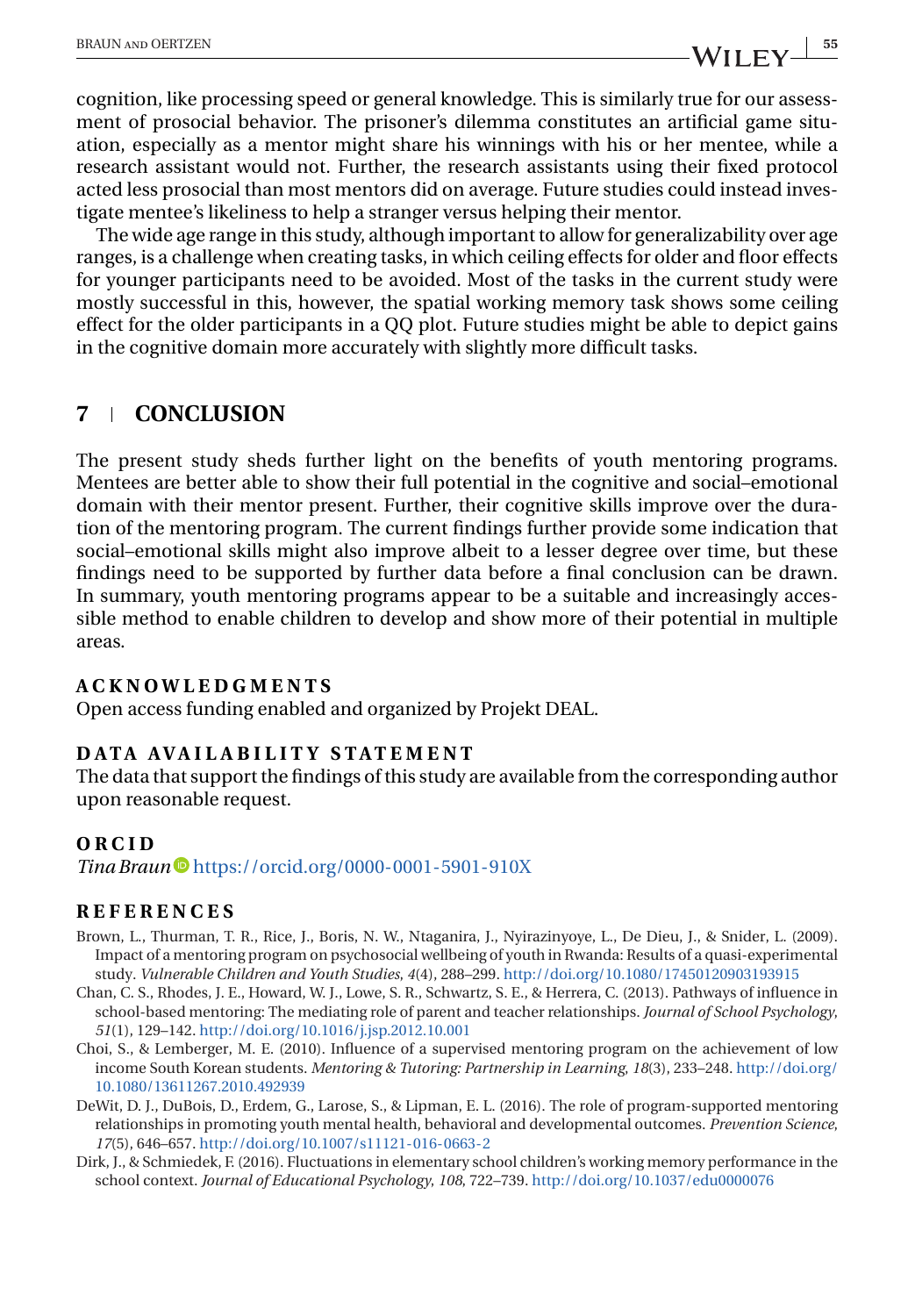# <span id="page-15-0"></span>**56 WILEY** BRAUN AND OERTZEN

- DuBois, D. L., Holloway, B. E., Valentine, J. C., & Cooper, H. (2002). Effectiveness of mentoring programs for youth: A meta-analytic review. *American Journal of Community Psychology*, *30*(2), 157–197. [http://doi.org/10.1023/A:](http://doi.org/10.1023/A:1014628810714) [1014628810714](http://doi.org/10.1023/A:1014628810714)
- DuBois, D. L., Portillo, N., Rhodes, J. E., Silverthorn, N., & Valentine, J. C. (2011). How effective are mentoring programs for youth? A systematic assessment of the evidence. *Psychological Science in the Public Interest*, *12*(2), 57–91. <http://doi.org/10.1177/1529100611414806>
- Durlak, J. A., Weissberg, R. P., Dymnicki, A. B., Taylor, R. D., & Schellinger, K. B. (2011). The impact of enhancing<br>students' social and emotional learning: A meta-analysis of school-based universal interventions: Social emotional learning. *Child Development*, *82*(1), 405–432. <http://doi.org/10.1111/j.1467-8624.2010.01564.x>
- Dutton, H., Deane, K. L., & Bullen, P. (2018). Distal and experiential perspectives of relationship quality from mentors, mentees, and program staff in a school-based youth mentoring program. *Children and Youth Services Review*, *85*, 53–62. <http://doi.org/10.1016/j.childyouth.2017.12.008>
- Eddy, J. M., Martinez, C. R., Grossman, J. B., Cearley, J. J., Herrera, D., Wheeler, A. C., & Seeley, J. R. (2017). A randomized controlled trial of a long-term professional mentoring program for children at risk: Outcomes across the first 5 years. *Prevention Science*, *18*(8), 899–910. <http://doi.org/10.1007/s11121-017-0795-z>
- Farruggia, S. P., Bullen, P., Solomon, F., Collins, E., & Dunphy, A. (2011). Examining the cultural context of youth mentoring: A systematic review. *The Journal of Primary Prevention*, *32*(5-6), 237–251. [http://doi.org/10.1007/](http://doi.org/10.1007/s10935-011-0258-4) [s10935-011-0258-4](http://doi.org/10.1007/s10935-011-0258-4)
- Gottman, J. M. (2001). Meta-emotion, children's emotional intelligence, and buffering children from marital conflict. In C. D. Ryff & B. H. Singer (Eds.), *Emotion, social relationships, and health* (pp. 23–39). New York: Oxford University Press.
- Grossman, J. B., & Rhodes, J. E. (2002). The test of time: Predictors and effects of duration in youth mentoring relationships. *American Journal of Community Psychology*, *30*(2), 199–219. [http://doi.org/10.1023/A:](http://doi.org/10.1023/A:1014680827552) [1014680827552](http://doi.org/10.1023/A:1014680827552)
- Grossman, J. B., & Tierney, J. P. (1998). Does mentoring work?: An impact study of the Big Brothers Big Sisters Program. *Evaluation Review*, *22*(3), 403–426. <http://doi.org/10.1177/0193841X9802200304>
- Guala, F., & Mittone, L. (2010). Paradigmatic experiments: The Dictator Game. *The Journal of Socio-Economics*, *39*(5), 578–584. <http://doi.org/10.1016/j.socec.2009.05.007>
- Herrera, C., Grossman, J. B., Kauh, T. J., & McMaken, J. (2011). Mentoring in schools: An impact study of Big Brothers Big Sisters school-based mentoring: School-based mentoring. *Child Development*, *82*(1), 346–361. <http://doi.org/10.1111/j.1467-8624.2010.01559.x>
- Kanchewa, S. S., Yoviene, L. A., Schwartz, S. E. O., Herrera, C., & Rhodes, J. E. (2018). Relational experiences in school-based mentoring: The mediating role of rejection sensitivity. *Youth & Society*, *50*(8), 1078–1099. [http:](http://doi.org/10.1177/0044118X16653534) [//doi.org/10.1177/0044118X16653534](http://doi.org/10.1177/0044118X16653534)
- Karcher, M. J. (2005). The effects of developmental mentoring and high school mentors' attendance on their younger mentees' self-esteem, social skills, and connectedness. *Psychology in the Schools*, *42*(1), 65–77. [http:](http://doi.org/10.1002/pits.20025) [//doi.org/10.1002/pits.20025](http://doi.org/10.1002/pits.20025)
- Karcher, M. J., Davis, C., & Powell, B. (2002). The effects of developmental mentoring on connectedness and academic achievement. *School Community Journal*, *12*, 35–50.
- Kosse, F., Deckers, T., Pinger, P., Schildberg-Hörisch, H., & Falk, A. (2020). The formation of prosociality: Causal evidence on the role of social environment. *Journal of Political Economy*, *128*(2), 434–467. [http://doi.org/10.](http://doi.org/10.1086/704386) [1086/704386](http://doi.org/10.1086/704386)
- Larose, S., Boisclair-Châteauvert, G., De Wit, D. J., DuBois, D., Erdem, G., & Lipman, E. L. (2018). How mentor support interacts with mother and teacher support in predicting youth academic adjustment: An investigation among youth exposed to Big Brothers Big Sisters of Canada Programs. *The Journal of Primary Prevention*, *39*(3), 205–228. <http://doi.org/10.1007/s10935-018-0509-8>
- Lee, J., & Cramond, B. (1999). The positive effects of mentoring economically disadvantaged students. *Professional School Counseling*, *2*, 172–178.
- Leyton-Armakan, J., Lawrence, E., Deutsch, N., Lee Williams, J., & Henneberger, A. (2012). Effective youth mentors: The relationship between initial characteristics of college woman mentors and mentee satisfaction and outcome. *Journal of Community Psychology*, *40*(8), 906–920. <http://doi.org/10.1002/jcop.21491>
- McCord, J. (1992). The Cambridge–Ssomerville study: A pioneering longitudinal experimental study of delinquency prevention. In J. McCord & R. E. Tremblay (Eds.), *Preventing antisocial behavior* (pp. 196–206). The Guilford Press.
- Okurame, D. E., & Ajayi, M. S. (2017). Effects of mentoring and feedback on the cognitive task performance of Nigerian undergraduate students. *International Journal of Evidence Based Coaching and Mentoring*, *15*, 124– 139.
- Pryce, J., Deane, K. L., Barry, J. E., & Keller, T. E. (2020). Understanding youth mentoring relationships: Advancing the field with direct observational methods. *Adolescent Research Review*, *6*, 45–56. [https://doi.org/10.1007/](https://doi.org/10.1007/s40894-019-00131-z) [s40894-019-00131-z](https://doi.org/10.1007/s40894-019-00131-z)